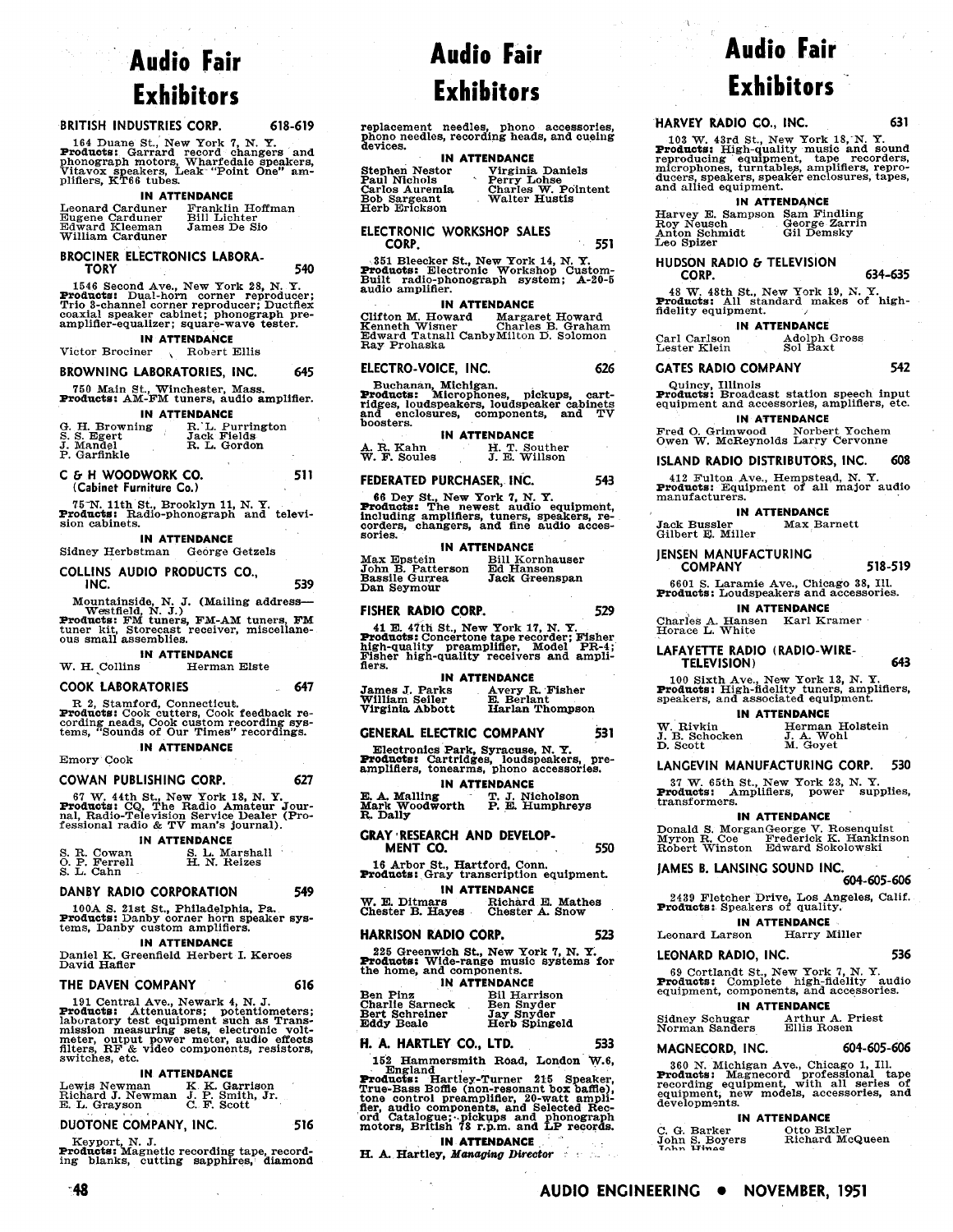# Audio Fair **Exhibitors**

#### MARK SIMPSON MFG, CO., INC.

32-28 49th St., Long Island City 3, N. Y.<br>**Products:** Magnetic tape recorders, transcription players, high-fidelity amplifiers,<br>sound systems.

#### **IN ATTENDANCE**

| Mark Simpson                     | Miryam Simpson                    |
|----------------------------------|-----------------------------------|
| David Libsohn<br>Sale Nachtigall | G. Leonard Werner<br>Henry Berlin |
|                                  |                                   |

#### McINTOSH ENGINEERING LABORATORY 604-605-606

320 Water St., Binghampton, New York<br>**Products:** High-fidelity audio amplifiers.

### **IN ATTENDANCE**

Frank McIntosh

**MEASUREMENTS CORP.** 

603

527

547

640

Boonton, New Jersey<br>
Products: Electronic test equipment: in-<br>
termodulation meters, pulse generators,<br>
square-wave generators, standard signal<br>
generators, television signal generators,<br>
peak voltmeters, R.F. attenuators,

#### **IN ATTENDANCE**

H. W. Houck<br>Jerry B. Minter<br>Edgar M. Weed John M. Van Beuren<br>Nelson C. Doland, Jr.<br>John H. Redington

#### THE M.S.S. RECORDING CO. LTD. 602

Poyle Close, Colnbrook, Bucks., England<br>roducts: M.S.S. Recorders (tape and Products: disc) and discs.

#### **IN ATTENDANCE**

J. B. Smyth<br>P. J. Walker M. D. Collier

OHIO STATE UNIVERSITY

Acoustics Dept., Columbus, Ohio<br>**Products:** Research and education; pulse-<br>type audiometry and audiometers.

#### **IN ATTENDANCE** Professor J. W. Black

PERMOFLUX CORP.

4900 W. Grand Ave., Chicago 39, Ill.<br>**Products:** Loudspeakers, dynamic headsets.

#### **IN ATTENDANCE**

L. M. Heineman<br>R. S. Fenton Ray R. Hutmacher

#### PFANSTIEHL CHEMICAL COMPANY 620

104 Lake View Ave., Waukegan, Ill.<br>**Products:** Strain-sensitive phonograph<br>pickup and related accessories, preampli-<br>fiers, tonearms, cartridge holders, needles,

#### **IN ATTENDANCE**

Robert S. John<br>Bruce Wight S. George Sands

### PICKERING AND COMPANY, INC. 624-625

Coeanside, N. Y.<br> **Products:** Phonograph pickups, audio amplifiers, audio equalizers, pickup arms,<br>
loudspeakers.

#### **IN ATTENDANCE**

Walter O. Stanton George P. Petetin

#### PRESTO RECORDING CORPORATION 612

P. O. Box 500, Hackensack, N. J. Products: Disc and tape recording and transcription equipment, amplifiers, and blank recording discs.

#### **IN ATTENDANCE**

George Saliba<br>M. M. Gruber Thomas H. Aldrich<br>Austin Sholes

#### RADIO CORPORATION OF AMERICA 632-633

Victor Division,<br>Front & Cooper Sts., Camden 2, N. Y.<br>**Products:** 16-mm sound projectors (in-<br>cluding the new 16-mm magnetic sound<br>projector; speakers, amplifiers, broadcast<br>audio equipment, studio turntable, tape<br>recorde ers.

## Audio Fair Exhibitors **IN ATTENDANCE**

**Dadio Corporatio** 

| Naulo Corporation of America (Com G./ |                |
|---------------------------------------|----------------|
| J. P. Taylor                          | Julius Haber   |
| C. M. Lewis                           | W. O. Hadlock  |
| L. T. LaPatka                         | W. L. Lawrence |
| L. LeKashman                          | A. K. Ward     |
| R. H. Hooper                          | D. R. Deakins  |

THE RADIO CRAFTSMEN, INC. 521

4401 N. Ravenswood Ave., Chicago 40,

THE Products: AM-FM tuners, amplifiers, tele-<br>vision tuners, complete television chassis.

**IN ATTENDANCE** John H. Cashman<br>Howard J. Christianson<br>Howard J. Christianson

#### **RADIO AND TELEVISION NEWS** 515

**RADIO-ELECTRONIC ENGINEERING** 366 Madison Ave., New York 17, N. Y.

#### **IN ATTENDANCE**

Oliver R<sub>2</sub>ad Wm. A. Stocklin<br>Harold Becker Harold Kenne<br>Murray Goldman Leonard L. Osten<br>W. Stanton Butler Jerome Jacobs

RADIO MAGAZINES, INC.  $627$   $G$  Fover

342 Madison Ave., New York 17, N.Y.<br>Publishers of AUDIO ENGINEERING<br>and the AUDIO ANTHOLOGY.

**IN ATTENDANCE** 

D. S. Potts<br>Harrie K. Richardson<br>Harry N. Reizes C. G. McProud<br>Ladd Haystead<br>Sanford L. Cahn<br>Sanford R. Cowan

RADIO MUSIC CORP.

Port Chester, New York<br>**Products:** Pickups, broadcast reproducers,<br>amplifiers, turntables, and pulse transformers.

IN ATTENDANCE Lionel C. Cornwell, Pres.<br>J. Gionnucci, Vice-Pres.<br>Harold Lown, Foreman

621

73 Winthrop St., Newark 4, N. J.<br>Products: Synchronous magnetic tape recorders.

**IN ATTENDANCE** 

Col. R. H. Ranger P. M. Brubaker<br>A. V. Colabella C. H. Wirth<br>H. Gallina J. Brett<br>W. Braun

#### REEVES SOUNDCRAFT CORP. 546

10 E. 52nd St., New York 22, N. Y.<br>**Products:** Sounderaft blank recording discs, magnetic recording tape, and magnetic recording film "Magnastripe."

**IN ATTENDANCE** Don E. Ward<br>David Ruark William H. Deacy

#### **REK-O-KUT COMPANY** 636-637

38-01 Queens Blvd., Long Island City 1,

N. Y.<br> **Products:** Challenger recorders, Rhythmas-<br> **Products:** Challenged phonographs, Recitalist<br>
3-speed phonographs, 16" cutting mecha-<br>
nisms, transcription and recording turn-<br>
tables, record players.<br>
...

**IN ATTENDANCE** Sydney Simonson

George Silber<br>Fred Moulin

"THE REPRESENTATIVES"

New York Chapter, New York<br>**Products:** "Representatives" Hospitality.

**IN ATTENDANCE** 

### New York Chapter "Reps."

HERMON HOSMER SCOTT, INC.

The absolution of the Cambridge 39, Mass.<br>
Troducts: High-fidelity amplifiers, laboratory amplifiers, pynaural amplifiers, noise<br>
suppressors, converters, and preamplifiers;<br>
equalizer-preamplifiers; sound level me-<br>
ters; equipment.

#### **IN ATTENDANCE**

H. H. Scott<br>D. R. von Recklinghausen<br>Victor H. Pomper<br>Edmund G. Dyett, Jr.

528

628

520

## RANGERTONE, INC.